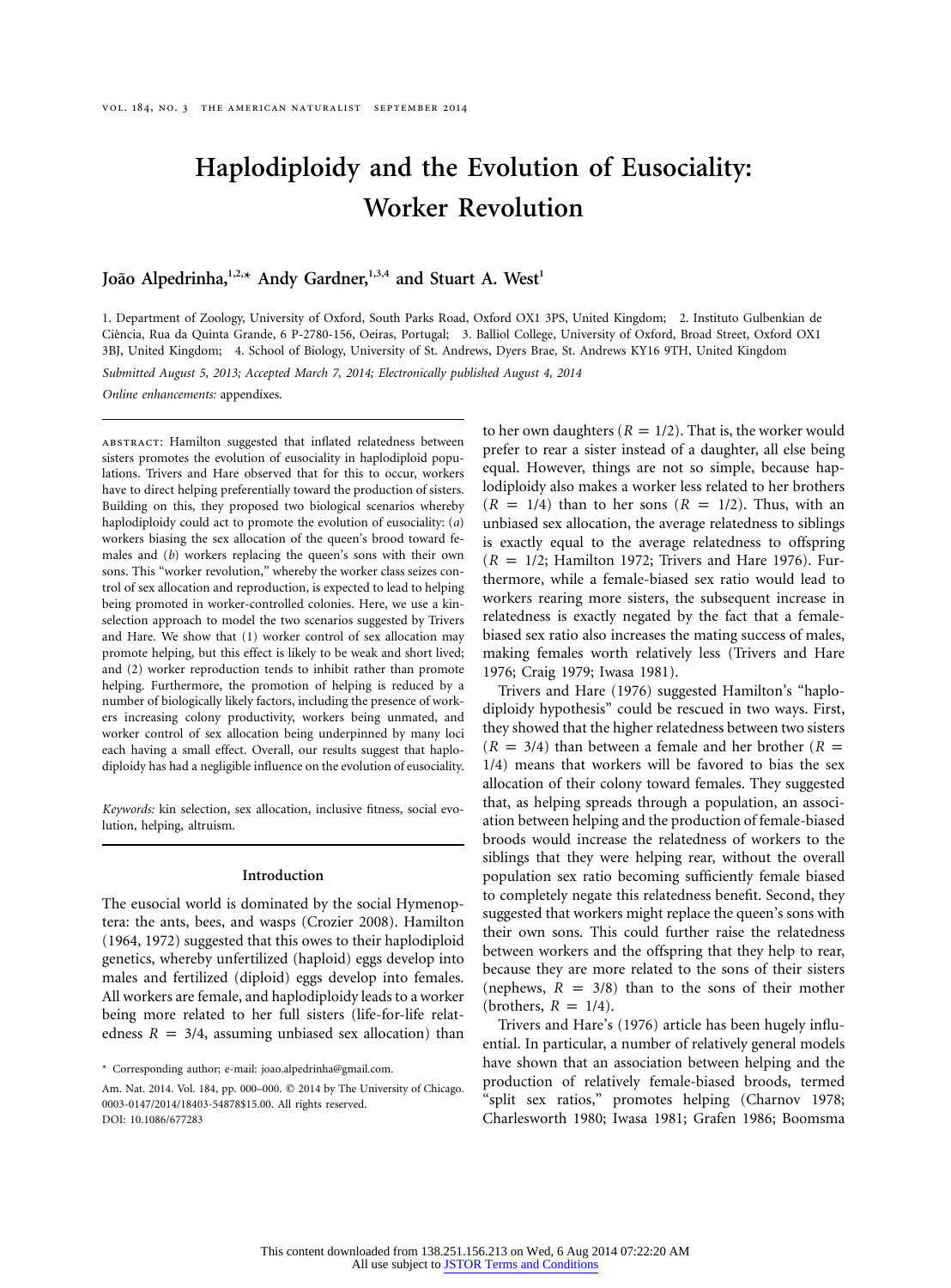and Grafen 1990, 1991; Pamilo 1991, Crozier and Pamilo 1993). However, we now have a better understanding of the life histories associated with the evolution of eusociality (West 2009; Boomsma et al. 2011), allowing us to ask more specific questions about the relative magnitude of the haplodiploidy effect in the most biologically relevant scenarios (e.g., monogamy, subsociality, sex allocation; Boomsma 2007, 2009; Hughes et al. 2008; West 2009; Boomsma et al. 2011). Biological details matter, because they will determine how helping is associated with the brood sex ratio but also because factors such as biased sex allocation and worker reproduction have multiple consequences for genetic similarity of nestmates and the reproductive values of different classes of individuals.

Here, we examine Trivers and Hare's (1976) version of the haplodiploidy hypothesis and determine the magnitude of the effect of haplodiploidy, in different biological scenarios. We model the evolution of altruistic helping, where a worker rears her colony's offspring instead of her own. We focus on the two scenarios suggested by Trivers and Hare: workers' control of the colony sex ratio spreading through a population and workers replacing the queen's sons with their own. We consider the consequences of variation in biological details that could alter the association between helping and biased sex ratios, such as the underlying genetics, strength of selection, extent of worker reproduction, and rate of sex ratio evolution. We focus on the two Trivers and Hare (1976) scenarios because these have been so influential and because we have already examined the other factors that could lead to split sex ratios elsewhere, finding them unlikely to have played a major role in the evolution of eusociality (Gardner et al. 2012*a*, 2012*b*; Alpedrinha et al. 2013). In addition, they are different classes of scenarios, in that Trivers and Hare (1976) focused on how split sex ratios may arise transiently, as worker control spreads, whereas other scenarios involve split sex ratios being maintained at equilibrium, as evolutionarily stable strategies (reviewed by Gardner et al. 2012*a*).

#### **Methods**

In the following sections, we study the evolution of altruistic helping by investigating the impact that the emergence and spread of helpers and worker control of sex allocation has on the genetic structure of the population and the adaptive value of altruistic helping. We then consider the emergence of worker reproduction in populations where both the presence of helpers and also worker control are already established. We consider three scenarios by which worker reproduction could occur: replacing brothers with sons, replacing sisters and brothers with sons, and replacing sisters and brothers with sons and daughters.

The evolution of eusociality is a highly complex longterm process in which many traits coevolve in a coordinated fashion to bring about a new level of individuality. This complexity and the fact that costs and benefits of helping are themselves expected to evolve over such timescales mean that it is inappropriate to perform an analysis of the evolutionary stable level of worker altruism. Instead, we investigate the evolutionary incentive of a female who is deciding whether to help rear *b* additional juveniles in her mother's nest at a personal cost of *c* own offspring (this may or may not involve the female giving up all of her personal reproduction). We consider scenarios where the juveniles that the worker could help raise in her mothers nest are siblings or a mixture of siblings and nephews/ nieces.

Hamilton (1972) showed that the value of a social partner to a focal actor is measured by how well the former transmits copies of the latter's genes to future generations. This is the product of two quantities: the concentration of the actor's genes in the recipient, termed consanguinity (*p*; Bulmer 1994), and the expected asymptotic genetic contribution made by the recipient to future generations, termed reproductive value (*v*; Fisher 1930). We assume weak selection, which allows us to calculate quasi-equilibrium values for these quantities (Taylor 1996, Taylor and Frank 1996). We denote the sex ratio (proportion male) among the juvenile reproductives in the mother's nest as  $z_c$  and the sex ratio of workers who decide to breed independently as  $z_0$ . The worker has an average consanguinity  $p_m$  to the juvenile males in her mother's nest,  $p_f$ to the juvenile females in her mother's nest,  $p<sub>s</sub>$  to her sons and  $p<sub>D</sub>$  to her daughters. We calculate these coefficients of consanguinity in terms of population parameters in appendix A (apps. A–D available online). The reproductive values of juvenile reproductive males and females are  $v<sub>m</sub>$ and  $v_p$  respectively, and we calculate these in terms of population parameters in appendix B. Table 1 summarizes the notation we use in this article.

Helping increases the worker's inclusive fitness when the value of the extra juveniles reared by the worker outweighs the value of the offspring that she could have produced had she bred independently, that is, when  $b[z_c p_m v_m + (1 - z_c) p_f v_f] > c[z_0 p_s v_m + (1 - z_o) p_d v_f]$ . We may rewrite this condition as  $c/b < \alpha$ , where  $\alpha$  defines the "potential for helping" (Gardner et al. 2012*a*) and is given by

$$
\alpha = \frac{z_{\rm C}p_{\rm m}\nu_{\rm m} + (1 - z_{\rm C})p_{\rm f}\nu_{\rm f}}{z_{\rm O}p_{\rm s}\nu_{\rm m} + (1 - z_{\rm O})p_{\rm D}\nu_{\rm f}}.
$$
(1)

The potential for helping  $(\alpha)$  represents the threshold value of *c*/*b* at which the worker is indifferent between raising juveniles in her mother's nest versus her own off-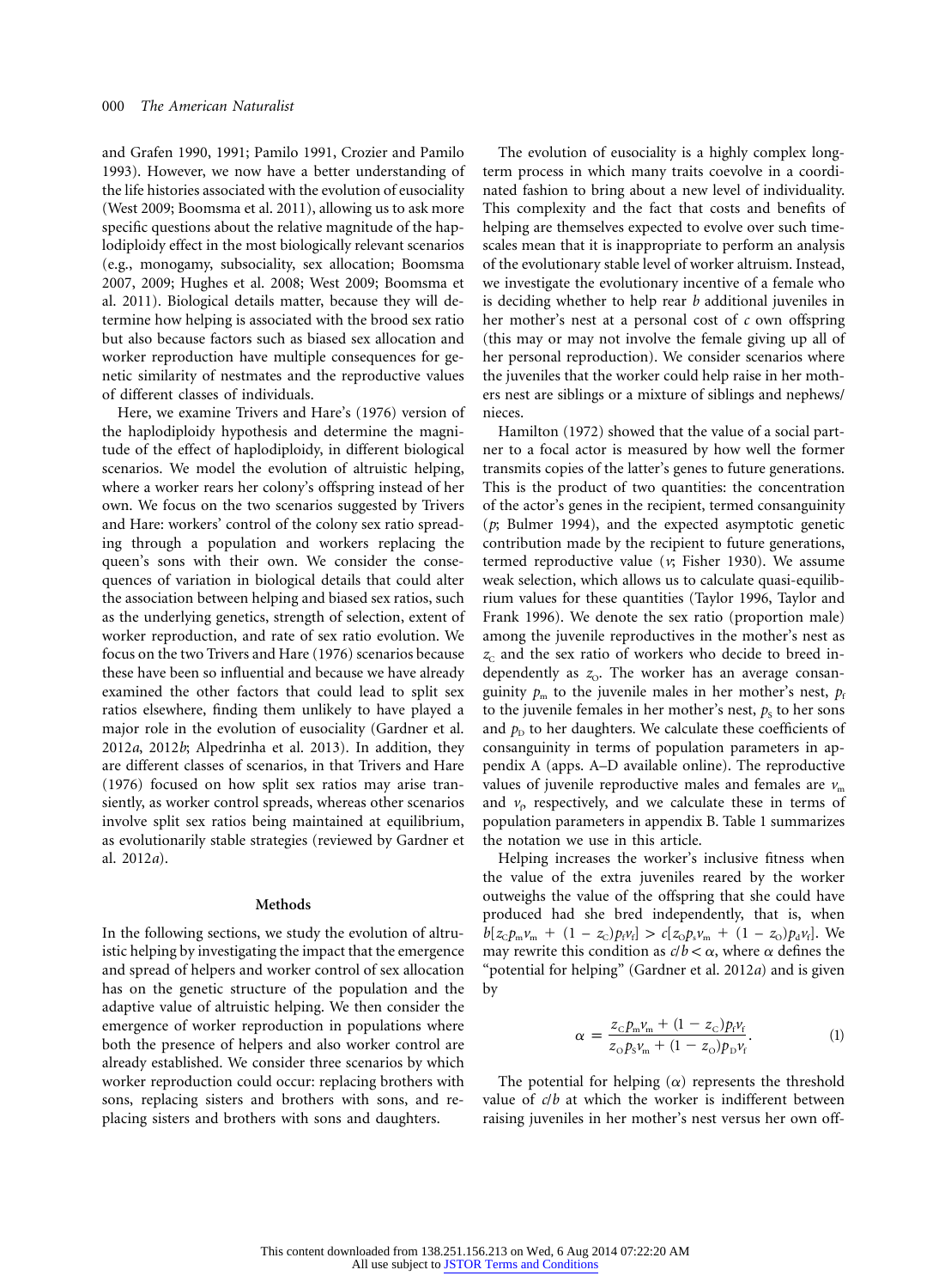| Symbol         | Definition                                                                                                                                                                                                                    |
|----------------|-------------------------------------------------------------------------------------------------------------------------------------------------------------------------------------------------------------------------------|
| z              | Population sex ratio                                                                                                                                                                                                          |
| $z_{\rm C}$    | Colony offspring sex ratio                                                                                                                                                                                                    |
| $z_{\rm o}$    | Sex ratio strategy of a focal worker breeding independently (new colony)                                                                                                                                                      |
| $z_{\rm O}$    | Queen-controlled colony sex ratio strategy for queen-derived offspring                                                                                                                                                        |
| $z_{\rm w}$    | Worker-controlled colony sex ratio strategy for queen-derived offspring                                                                                                                                                       |
| $z_{\rm A}$    | Sex ratio strategy of workers for worker-derived offspring                                                                                                                                                                    |
| h              | Proportion of colonies with workers                                                                                                                                                                                           |
| μ              | Proportion of worker reproduction in the population                                                                                                                                                                           |
| υ              | Proportion of colonies where queen-derived offspring is worker controlled                                                                                                                                                     |
| φ              | Paternal kinship index. The probability that any two sperm cells present in the queen sper-<br>matheca derive from the same male                                                                                              |
| p              | Consanguinity of an outbred female to herself; $p = 1/2$                                                                                                                                                                      |
| $P_{\rm x}$    | Consanguinity between a focal female and a reproductive individual $x \in \{D, S, F, M, Ni, \}$<br>Ne, present in the same colony                                                                                             |
| r              | Regression coefficient of relatedness of a relative Y to the actor X ( $r = p_{yx}/p_{xx}$ ): the con-<br>sanguinity of the actor and recipient $(p_{yx})$ divided by the consanguinity of the actor to<br>herself $(p_{xx})$ |
| $R_{\rm x, W}$ | Life-for-life relatedness coefficient of a relative Y (Y $\in$ {D, S, F, M, Ni, Ne}) to a worker<br>W; $R_{\text{vw}} = [(p_{\text{vw}}/p_{\text{ww}}) \times (V_{\text{y}}/V_{\text{f}})]$                                   |
| $\nu_{\rm m}$  | Value of a male, given by the class reproductive value $c_m$ over the number of males in the<br>population z                                                                                                                  |
| $\nu_{\rm f}$  | Value of a female, given by the class reproductive value $c_f$ over the number of females in<br>the population $1 - z$                                                                                                        |
| $c_{\rm m}$    | Male class reproductive value                                                                                                                                                                                                 |
| $c_{\rm f}$    | Female class reproductive value                                                                                                                                                                                               |
| N              | Total number of individuals in the population                                                                                                                                                                                 |
| Κ              | Number of colonies in the population                                                                                                                                                                                          |
| f              | Female                                                                                                                                                                                                                        |
| m              | Male                                                                                                                                                                                                                          |
| D              | Daughter                                                                                                                                                                                                                      |
| S              | Son                                                                                                                                                                                                                           |
| F              | Sister                                                                                                                                                                                                                        |
| B              | Brother                                                                                                                                                                                                                       |
| Ni             | Niece                                                                                                                                                                                                                         |
| Ne             | Nephew                                                                                                                                                                                                                        |

**Table 1:** Summary of model notation

spring in her own nest (Charnov 1978; Grafen 1986). The reciprocal of this quantity  $(1/\alpha)$  coincides with Iwasa's (1981) "sociality threshold" and Pamilo's (1991) "efficiency threshold." In an outbred diploid population, strict monogamy leads an individual to be equally related to her siblings and her own offspring, such that helping is favored when  $c/b < 1$ . Hence, haplodiploidy promotes the evolution of helping (relative to diploidy) if  $\alpha > 1$  and inhibits the evolution of helping if  $\alpha$  < 1. Throughout our analysis, we will assume outbreeding. In addition, while we present general results for the potential for helping  $(\alpha)$ , allowing for both single and multiple mating ( $0 \le \phi \le 1$ , where  $\phi$ is the consanguinity of the sperm cells that are used to fertilize the queen's eggs; e.g.,  $\phi = 1/n$  if the queen uses an equal amount of sperm from *n* unrelated males), we focus on monogamy ( $\phi = 1$ ). We do this because (1)

while both inbreeding and monogamy increase relatedness within the colony, hymenopteran eusociality has evolved only in outbred monogamous populations (Boomsma 2007, 2009; Hughes et al 2008); and (2) multiple mating reduces relatedness between maternal siblings and hence reduces selection for cooperation (Charnov 1982).

Often, it is convenient to express genetic similarity in terms of coefficients of relatedness, rather than coefficients of consanguinity. Throughout this article, we use Hamilton's (1970) regression coefficient of relatedness ( $r = p$ <sup>*|*</sup> *p*), which is simply the consanguinity of the actor and recipient (*p* ) divided by the consanguinity of the actor to herself (*p*; Bulmer 1994). The consanguinity of a female and her full sister is  $p_F = 3/8$ , and the consanguinity to herself is  $p = 1/2$  (app. A); hence, the relatedness to her full sister is  $r = (3/8)/(1/2) = 3/4$ . Similarly, consan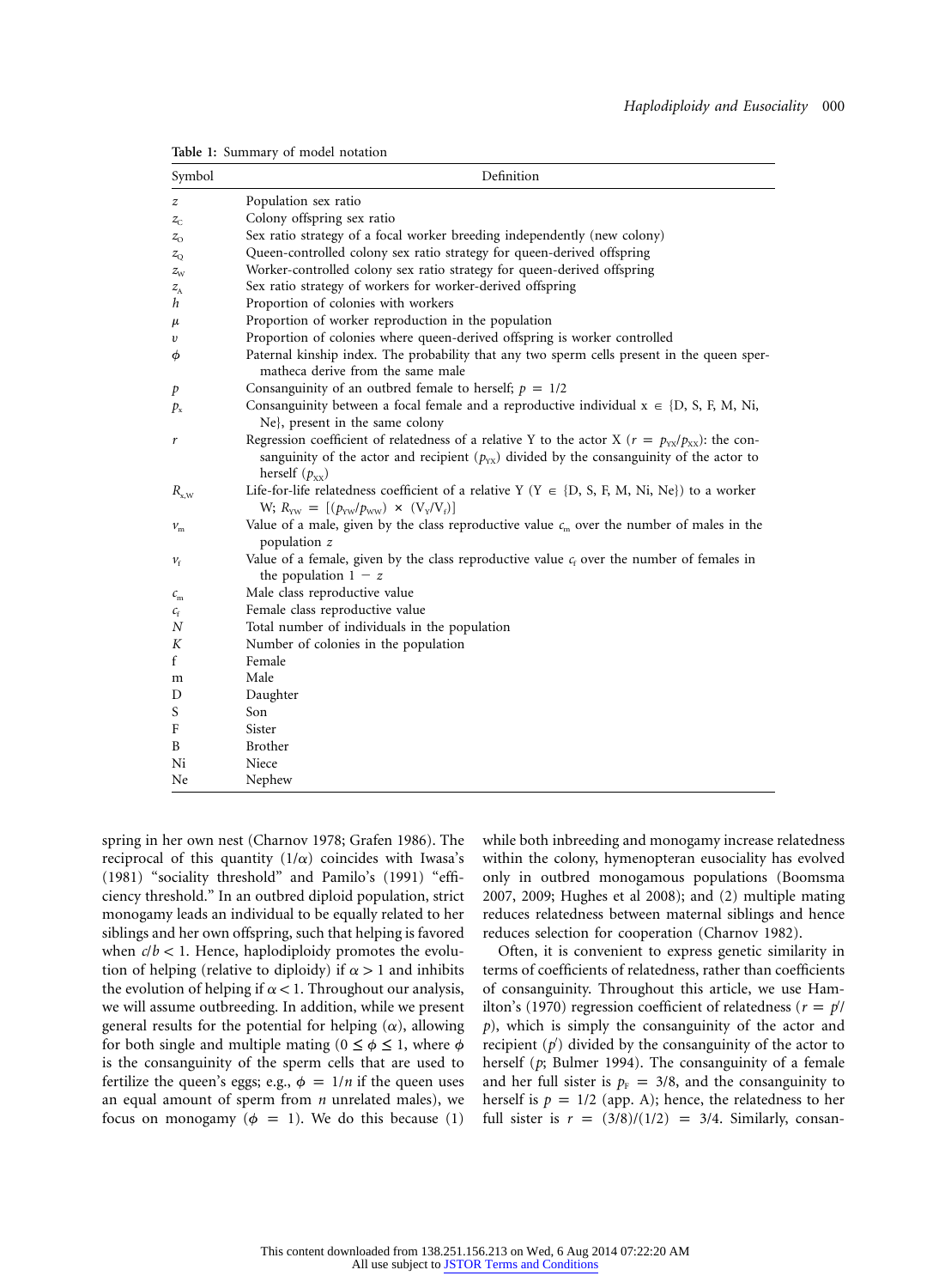guinity of a female and her brother is  $p_M = 1/4$  (app. A), and so the relatedness to her brother is  $r = (1/4)/(1/2)$  = 1/2. This regression form provides the general definition of relatedness (Grafen 1985), which is at the heart of modern theoretical methodology (Taylor and Frank 1996; Frank 1998; Grafen 2006; Rousset 2004), and is the basis for how relatedness is measured in empirical studies, using molecular markers such as a microsatellites (Queller and Goodnight 1989). The relationship between regression relatedness and life-for-life relatedness are discussed by Gardner et al. (2012*a*).

# **Split Sex Ratios and Helping**

We first consider a general model for the evolution of altruistic helping. We consider a population with negligible worker reproduction ( $\mu = 0$ ) to determine the potential for helping when the sex ratio among the focal worker's offspring is  $z_0$ , the colony  $z_0$  and the population average *¯z*. Substituting the appropriate consanguinities and reproductive values (apps. A and B) into equation (1), we obtain

$$
\alpha = \frac{z_{\rm C} - 2\bar{z}z_{\rm C}(1+\phi) + \bar{z}(1+2\phi)}{2\bar{z} + 2z_{\rm O} - 4\bar{z}z_{\rm O}}.\tag{2}
$$

This allows us to assess the overall impact of the sex ratio ( $z_0$ ,  $z_c$ ,  $\bar{z}$ ) on the potential for helping. If we assume that there is no variation in sex allocation across colonies  $(z_c = z_0 = \bar{z})$ , then we find that the potential for helping is unity ( $\alpha = 1$ ), irrespective of the population sex ratio  $(0 < \bar{z} < 1)$ . That is, in the absence of split sex ratios, haplodiploidy neither promotes nor inhibits the evolution of helping (Grafen 1986).

In contrast, if different colonies exhibit different sex ratios ( $z_0 \neq z_c$ ), then we find that haplodiploidy can either promote  $(\alpha > 1)$  or inhibit  $(\alpha < 1)$  the evolution of helping. First, assuming only minor variation across colonies  $(z_c \approx z_0 \approx \bar{z})$ , we find that if the sex ratio among the offspring in the individual's mother's colony is female biased relative to the population average, then helping is promoted, except in populations with extreme female bias  $\left(\frac{\partial \alpha}{\partial z_c}\right]_{z_c=z_0=\bar{z}}$  < 0 if  $\bar{z}$  > 1/4). This is because workers are more related to their sisters than to their brothers, so all else being equal, the value of a sibling is higher than the value of a worker's own offspring. However, this effect is counterbalanced by an increase in the reproductive value of males, if the population sex ratio is female biased. If the sex ratio of the population is strongly female biased  $(z < 1/4)$ , then helping is promoted in colonies where the sex ratio is less female biased than the population as a whole  $(\partial \alpha/\partial z_{\text{c}}|_{z_{\text{c}}=z_{\text{0}}=\bar{z}} > 0$  if  $\bar{z} < 1/4$ ).

Second, if the worker can bias her own offspring sex ratio toward the rarer sex, then this makes her own offspring relatively more valuable and hence inhibits helping (Iwasa 1981; Pamilo 1991). Specifically, if the population consists mainly of males, the potential for helping decreases as the worker produces more sons over daughters  $(\partial \alpha/\partial z_{\text{o}}|_{z_{\text{C}}=z_{\text{O}}=\bar{z}} > 0$  if  $\bar{z} < 1/2$  and  $\partial \alpha/\partial z_{\text{o}}|_{z_{\text{C}}=z_{\text{O}}=\bar{z}} > 0$  if  $\bar{z}$  > 1/2). Third, we find that the potential for helping increases with increasing population male bias in sex allocation  $\left(\frac{\partial \alpha}{\partial \bar{z}}\right|_{z_c=z_0=\bar{z}} > 0$  for all  $0 < \bar{z} < 1$ ). That is, if the sex allocation among the worker's own offspring and among her siblings are both slightly female biased relative to the population average, then this promotes the evolution of helping. These results illustrate that haplodiploidy can promote or inhibit the evolution of helping, depending on the inclusive fitness value of own versus the colony offspring, which is determined by sex allocation.

# **Worker Control of Sex Allocation**

We now consider the early evolution of the eusociality scenario envisaged by Trivers and Hare (1976, pp. 251– 252), where helping already occurs in some colonies but not in others. Trivers and Hare (1976) argued that as worker control of sex allocation spreads through a population, this worker revolution over the control of sex allocation allows haplodiploidy to promote the evolution of eusociality. Their scenario involves the following steps.

Step 1: some daughters stay and help their mothers, rather than breeding independently. Step 2: the queen allocates equal resources into male and female offspring. Step 3: a mutation (or a small number of mutations) occurs that allows workers to bias the sex ratio of the brood that they are helping to raise toward females (sisters). Step 4: while the mutation is spreading, colonies that contain workers with the mutation will be raising broods of reproductive offspring that are biased toward females, relative to the population as a whole. Step 5: consequently, these workers gain the relatedness benefit of rearing a greater proportion of sisters, without this being exactly canceled by an increased reproductive success of males, and so workers are favored to increase altruistic helping. Step 6: as worker control spreads, workers evolve specialized adaptations to cooperative breeding, which increases the efficiency benefit of cooperation (lower *c*/*b*, which helps drive the evolution of eusociality.

This scenario focuses on the early stages of evolution toward eusociality, when both the presence of workers and worker control over the sex ratio need not be fixed in the population. We assume that a juvenile female has the opportunity to either stay at her mother's colony and help rear siblings or leave her mother's colony to start a new colony of her own. We assume that (*a*) a proportion *h* of colonies contain workers and a proportion 1 – *h* of colonies are workerless and (*b*) a proportion u of colonies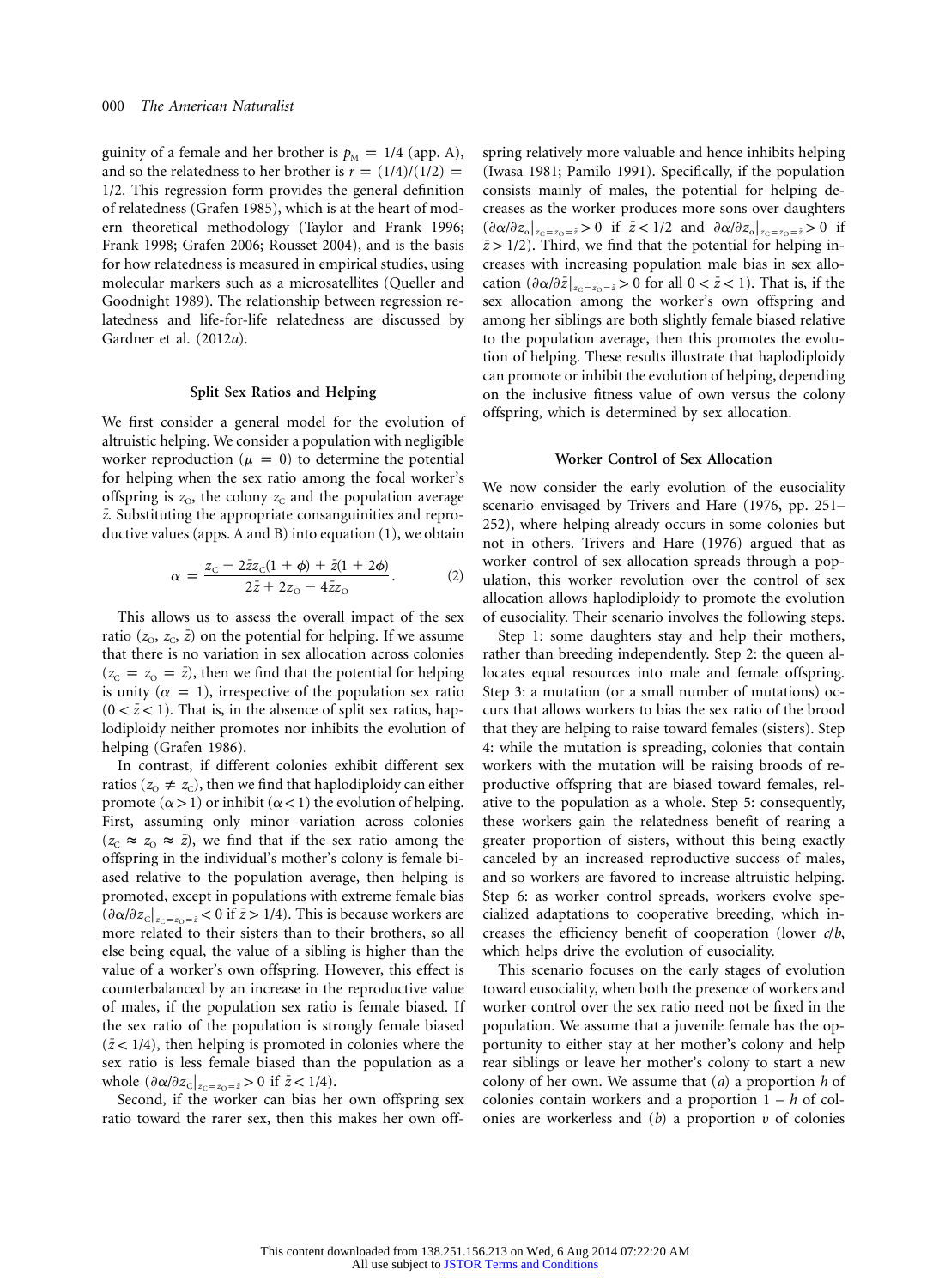that contain workers have their sex allocation controlled by those workers, whereas a proportion  $1 - v$  of colonies that contain workers have their sex allocation controlled by the queen. All workerless colonies have their sex allocation controlled by the queen. We denote the sex ratio of worker-controlled colonies by  $z_w$  and the sex ratio of queen-controlled colonies by  $z_0$ .

We assume that any differences in productivity between colonies with and without workers are negligible, and so the average sex allocation in the population is  $\bar{z}$  =  $h v z_{\rm w} + (1 - h v) z_{\rm Q}$ . We make this assumption for ease of analysis and also because we wish to consider the bestcase scenario for the evolution of helping—differences in productivity would reduce the effective variance in sexallocation strategies in the population, leading to lower potential for helping and hence inhibit helping (Abugov 1981; Iwasa 1981; Andersson 1984; Grafen 1986; Pamilo 1991; Gardner et al. 2012*a*). From equation (1), it is clear that the potential for helping depends on the population sex ratio (and also on the colony sex ratio, if helping is facultative). However, the proportion of colonies with helpers *h* also affects sex allocation. Thus, we consider two scenarios that represent the two extreme end points of the possible continuum, that sex ratios remain relatively constant over the course of the worker revolution ("fast worker revolution") or that sex ratios attain their convergence-stable values (Eshel and Motro 1981) effectively instantaneously over the course of the worker revolution ("slow worker revolution").

#### *Fast Worker Revolution*

We start by assuming that worker control of sex ratio spreads rapidly relative to the timescale of sex ratio evolution, such that we can consider sex ratio strategies as fixed parameters. We assume that queen-controlled colonies exhibit an unbiased sex ratio ( $z<sub>o</sub> = 1/2$ ), and workercontrolled colonies exhibit a female-biased sex ratio  $(0 <$  $z_{\text{w}}$  < 1/2). We consider two different scenarios, which differ in whether helping behavior is linked to the colony sex ratio. First, we consider the potential for obligate helping, which is enacted independently of whether the colony's sex allocation is under worker or queen control. Second, we consider the potential for facultative helping, which is enacted only in colonies where workers control sex allocation. This could occur either via conditional adjustment of helping behavior or if helping and sex ratio biasing were genetically linked.

*Obligate Helping.* Our first task is to calculate the offspring sex ratio that the worker would produce, were she to leave her mother's nest and breed independently (*z*<sub>O</sub>). She would gain workers with a probability *h*, who would control the

colony sex allocation with probability u. Consequently, her offspring sex ratio would be worker-controlled with a probability *hv*, leading to a sex ratio of  $z<sub>w</sub>$ , and would be under her own control with probability 1 – *h*u, leading to a sex ratio of  $z_0$ . Hence, her average expected sex ratio is given by  $z_{\text{o}} = h v z_{\text{w}} + (1 - h v) z_{\text{o}}$ , which is also the expected population sex ratio  $\bar{z}$ .

Our next task is to calculate the sex ratio of the siblings that the worker could help rear were she to stay and help at her mother's nest. The colony sex ratio would be under worker control with probability  $v$  and queen control with probability  $1 - v$ , leading to a average sex ratio of  $z_c$  =  $vz_{w} + (1 - v)z_{Q}$ .

We now examine the consequences of this sex ratio variation across colonies for the evolution of helping. We substitute the appropriate consanguinities and reproductive values (apps. A and B) into equation (1), which gives

$$
\alpha = \frac{1 + \phi - v(1 - 2z_{w})(lw(1 - 2z_{w}) - \phi\{1 - h[1 + v(1 - 2z_{w})]\})}{2 - 2[hw(1 - 2z_{w})]^{2}}.
$$
\n(3)

Helping is favored so long as both the frequencies of colonies with workers and with worker control are low, specifically,  $\alpha > 1$  if  $v < 1/[2h(1 - 2z_w)]$ . We illustrate the results from equation (3) in figure 1*a*, assuming that the sex ratio in worker-controlled colonies is 75% female  $(z<sub>W</sub> = 1/4)$ , which is the convergence-stable sex ratio for a population where all colonies are worker controlled (a greater female bias would lead to a higher  $\alpha$ ). We find that worker control of sex allocation can promote helping and that this effect is greater when (*a*) the proportion of colonies with workers is lower (lower *h*) and (*b*) workers are in control of sex allocation at a higher proportion of the colonies with workers (higher  $v$ ).

Why is obligate helping less readily promoted as workers become more common? As long as there is some worker control of sex allocation ( $v > 0$ ), then a higher frequency of workers (higher *h*) leads to a more female-biased sex ratio at the population level, which reduces the reproductive value of females and increases the reproductive value of males. As the sex ratio of siblings is more female biased than that of offspring ( $z_c < z_0$ , when  $h < 1$ ), this reduces the relative value of helping relative to breeding independently.

Why is obligate helping more readily promoted as worker control becomes more common? Greater worker control of sex allocation has two consequences. First, it leads to workers helping rear, on average, a more femalebiased mixture of brothers and sisters. This increases the relatedness between helpers and the offspring that they help raise and hence promotes helping. Second, it leads to a more female-biased sex ratio at the population level,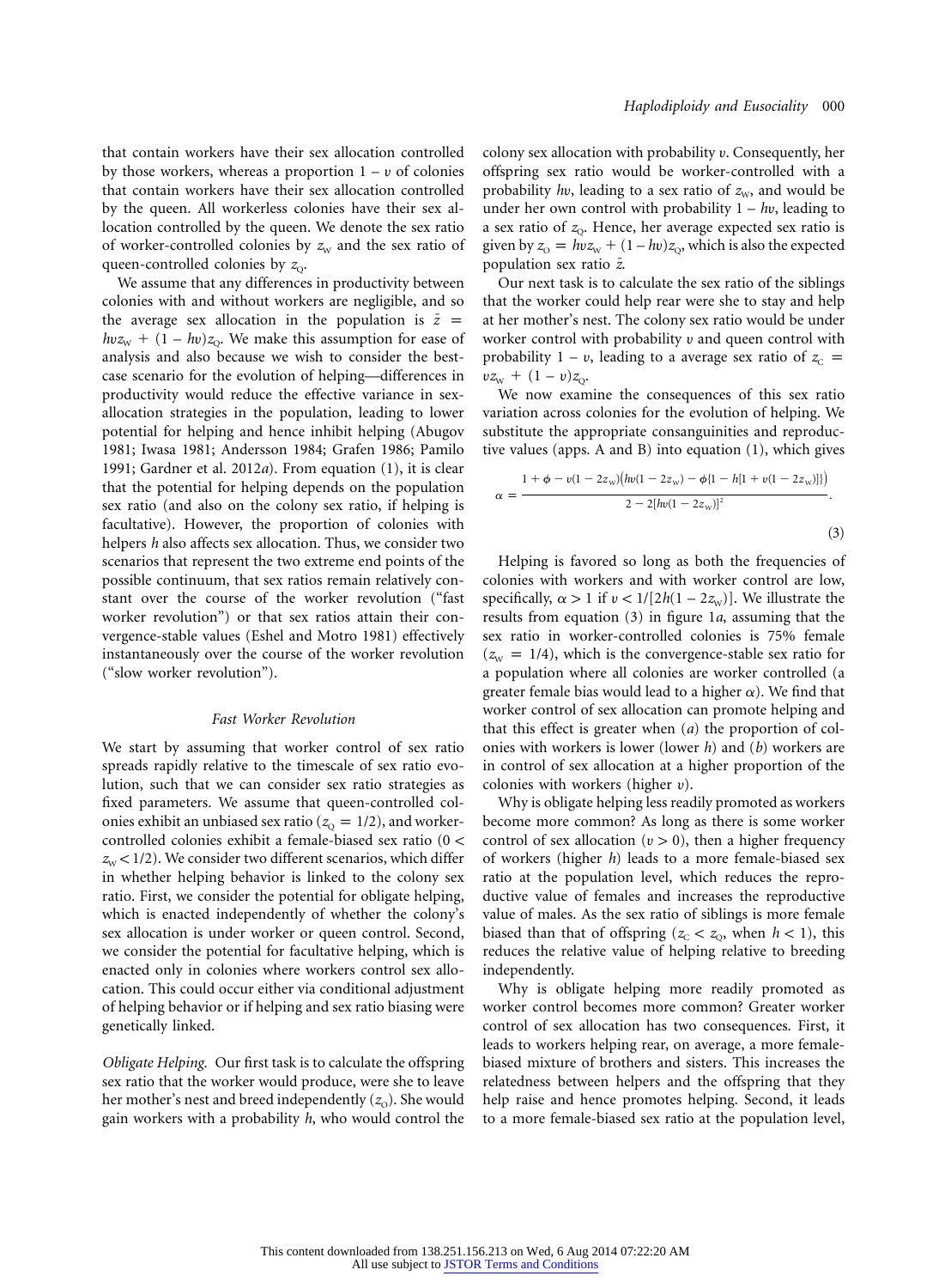

**Figure 1:** Worker control and the evolution of helping with fixed sex ratios. Shown are the predictions for the potential for helping, for the scenario where colonies in which queens control sex allocation produce 50% females ( $z<sub>Q</sub> = 1/2$ ) and colonies in which workers control the sex ratio produce 75% females ( $z<sub>w</sub> = 1/4$ ). *a*, Obligate helping, given independent of sex allocation in the colony: the potential for helping increases with the proportion of colonies where workers control sex allocation and decreases with the proportion of colonies with workers. *b*, Facultative helping, directed only at colonies where workers control sex allocation: the potential for helping decreases with both the proportion of colonies where there are workers  $(h)$  and the proportion of those colonies where workers control sex allocation  $(v)$ .

which reduces the relative value of females and hence inhibits helping as described in the above paragraph. Overall, so long as the population sex ratio is not extremely female biased, the first effect is larger and increased worker control promotes helping  $(d\alpha/d\nu > 0$  if  $z_c < z_o$  and  $\bar{z} > 1/4$ .

*Facultative Helping.* We now consider the evolution of facultative helping, which is enacted only in colonies where workers control sex allocation. The difference here is that we are considering the relative value of an additional amount of helping directed at offspring with a femalebiased sex ratio of  $z_c = z_w$ , which does not vary with *h* and  $v$ . We substitute the appropriate consanguinities and reproductive values (apps. A and B) into equation (1), and obtain

$$
\alpha = \frac{1}{4} \left[ \frac{2z_{\rm w}}{1 - h\nu(1 - 2z_{\rm w})} + \frac{2(1 - z_{\rm w})(1 + 2\phi)}{1 + h\nu(1 - 2z_{\rm w})} \right].
$$
 (4)

If workers produce a moderately female-biased sex ratio  $(1/4 \le z_w \le 1/2)$ , facultative helping is always promoted. More generally,  $\alpha > 1$  if  $v < 1/[2h(1 - 2z_w)]$ . We illustrate the predictions from equation (4) in figure 1*b*, assuming that the sex ratio in worker-controlled colonies is 75% female  $(z_{\text{w}} = 1/4)$ .

As with obligate helping, an increase in the proportion of colonies with workers (*h*) reduces the extent to which helping is promoted  $(d\alpha/dh \le 0)$ , because it leads to a decrease in the relative reproductive value of females (fig. 1*b*). This inhibits facultative helping because the sex ratio of siblings that could be helped will be more female biased than the sex ratio of offspring that could be produced  $(z_c < z_0$  when  $h < 1$ ). However, in contrast to obligate helping, we now find that an increased frequency of colonies with workers (*h*) also leads to a reduced promotion of helping  $(d\alpha/dv \leq 0;$  fig. 1*b*). The reason for this is that we are only examining selection on helping at workercontrolled colonies, and so the frequency of worker control  $(v)$  does not influence the sex ratio of siblings helped. Consequently, the only influence of a greater proportion of colonies with workers is to reduce the relative reproductive value of females, which reduces the relative value of helping (because  $z_c < z_o$  when  $h < 1$ ). Overall, the maximum value for the potential for facultative helping is reached when both the proportion of colonies with workers and the frequency of worker control are vanishingly small ( $\alpha = 1.25$  when  $h \approx 0$  and  $v \approx 0$ ).

# *Slow Worker Revolution*

We now relax the assumption that sex ratio strategies are fixed, and instead assume that the presence of workers and worker control spreads slowly relative to the timescale of sex ratio evolution. More specifically, we assume that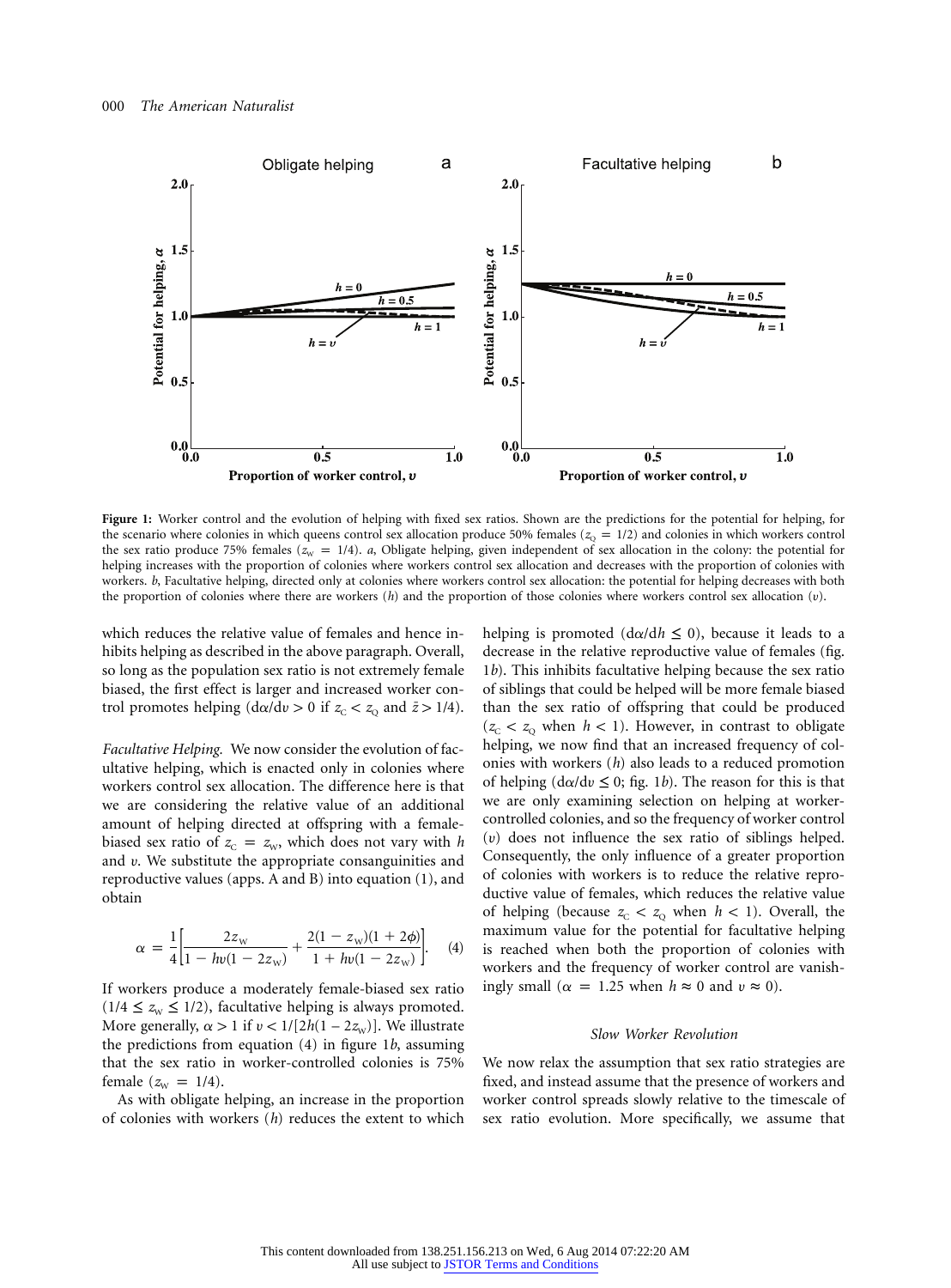worker-controlled  $(z_w)$  and queen-controlled  $(z_o)$  sex ratios are always at their convergence-stable values, with respect to the frequency of both workers (*h*) and worker control  $(v)$ . In this scenario, the colony sex ratios emerge from the other population parameters, rather than being left as free variables (i.e., it is a more "closed" model; Gardner and West 2006). This does not mean the model is necessarily more accurate but rather emphasizes that it considers a different scenario.

In appendix C, we show that the joint convergencestable sex ratio strategies for queen-control and workercontrol colonies are given by

$$
(z_0, z_w) = \begin{cases} \left[\frac{1}{2(1 - hv)}, 0\right] & \text{if } h < \frac{1}{2v} \\ (1, 0) & \text{if } \frac{1}{2v} \le h \le \frac{1 + 2\phi}{2v(1 + \phi)} \\ \left[1, \frac{1 - 2(1 + hv)(1 + \phi)}{2hv(1 + \phi)}\right] & \text{if } h > \frac{1 + 2\phi}{2v(1 + \phi)} \end{cases}
$$

We illustrate the predictions from equation (5) in figure 2. In a population with a low proportion of colonies with worker control (i.e., low *h* or low u), queen-controlled colonies produce an unbiased sex ratio, while worker-controlled colonies produce only female offspring. As the proportion of colonies with worker control (*h*u) increases in the population, the sex ratio produced by queen-control colonies becomes increasingly male biased, to compensate for the excess of females produced in worker-controlled colonies. As a result, the population sex ratio becomes female biased only when worker control of sex allocation is sufficiently common  $(\bar{z}$  < 1/2 if  $h$  > [1/2] $v$ ; fig. 2*c*).

We assume the sex ratio strategies given in equation (5), the appropriate consanguinities and reproductive values (apps. A and B), and substitute these into equation (1). In this case, the potential for helping  $(\alpha)$  is given by

$$
\alpha = \begin{cases} \frac{1 + \phi(1 + v) - hv(1 + 2\phi)}{2(1 - hv)} & \text{if } h < \frac{1}{2v} \\ \frac{1 + h(1 - 2v) + 2\phi(1 - 2hv)}{4h(1 - hv)} & \text{if } \frac{1}{2v} \le h \le \frac{1 + 2\phi}{2v(1 + \phi)}, \\ \frac{1 + \phi}{2} & \text{if } h > \frac{1 + 2\phi}{2v(1 + \phi)} \end{cases} \tag{6}
$$

for obligate helping (fig. 3*a*), and

$$
\alpha = \begin{cases}\n\frac{1+2\phi}{2} & \text{if } h < \frac{1}{2\nu} \\
\frac{1+2\phi}{4h\nu} & \text{if } \frac{1}{2\nu} \le h \le \frac{1+2\phi}{2\nu(1+\phi)}, \\
\frac{1+\phi}{2} & \text{if } h > \frac{1+2\phi}{2\nu(1+\phi)}\n\end{cases}
$$
\n(7)

for facultative helping (fig. 3*b*).

Both obligate and facultative helping are promoted as long as the frequency of worker control is below a threshold  $(\alpha > 1$  if  $\nu < [3/4]h$ ). The main difference between the two scenarios is that helping reaches higher values for a wider range of parameters for facultative helping ( $\alpha =$ 1.5 only if  $h \approx 1$  for obligate helping and if  $h < [1/2]v$  for facultative helping).

The evolving sex ratios scenario (fig. 3) leads to a higher potential for helping compared with the fixed ratio scenario (fig. 1;  $z_0 = 1/2$ ,  $z_w = [1/4]$ ). This difference arises because the evolving sex ratios model leads to greater sex ratio variation between the colony types.

## **Worker Reproduction**

The other scenario that Trivers and Hare (1976; pp. 250– 251) suggested could lead to haplodiploidy promoting the evolution of eusociality is if workers "deny to the queen the production of males." The idea here is that workers replace the sons of the queen with their own sons and that this would favor helping because workers are more related to the sons of their sisters (nephews,  $r = 3/4$ ) than to the sons of their mother (brothers,  $r = 1/2$ ). Consequently, workers could benefit by raising sisters and nephews rather than sisters and brothers. This idea implies that a worker caste is already established in the population, and the question changes to what extent does haplodiploidy promote the maintenance of helping (Gardner et al. 2012*a*).

Worker reproduction has two consequences. First, it means that workers increasingly rear nephews instead of siblings, which changes the relatedness of a worker to the larvae she could help to rear (Trivers and Hare 1976). Second, it changes male gene transmission and hence the class reproductive values of males and females (Trivers and Hare 1976; Grafen 1986, Pamilo 1991). In a haplodiploid system with no worker reproduction, males censused in each generation trace none of their genes to males in the previous census, leading the total reproductive value of males to be half that of females. However, when there is worker reproduction a male can contribute genes to the next generation of reproductive males via the reproduction of his worker's daughters, and this increases the reproductive value of males to more than half that of females (Gardner et al. 2012*a*, 2012*b*).

Here, we study three scenarios: replacement of brothers

(5)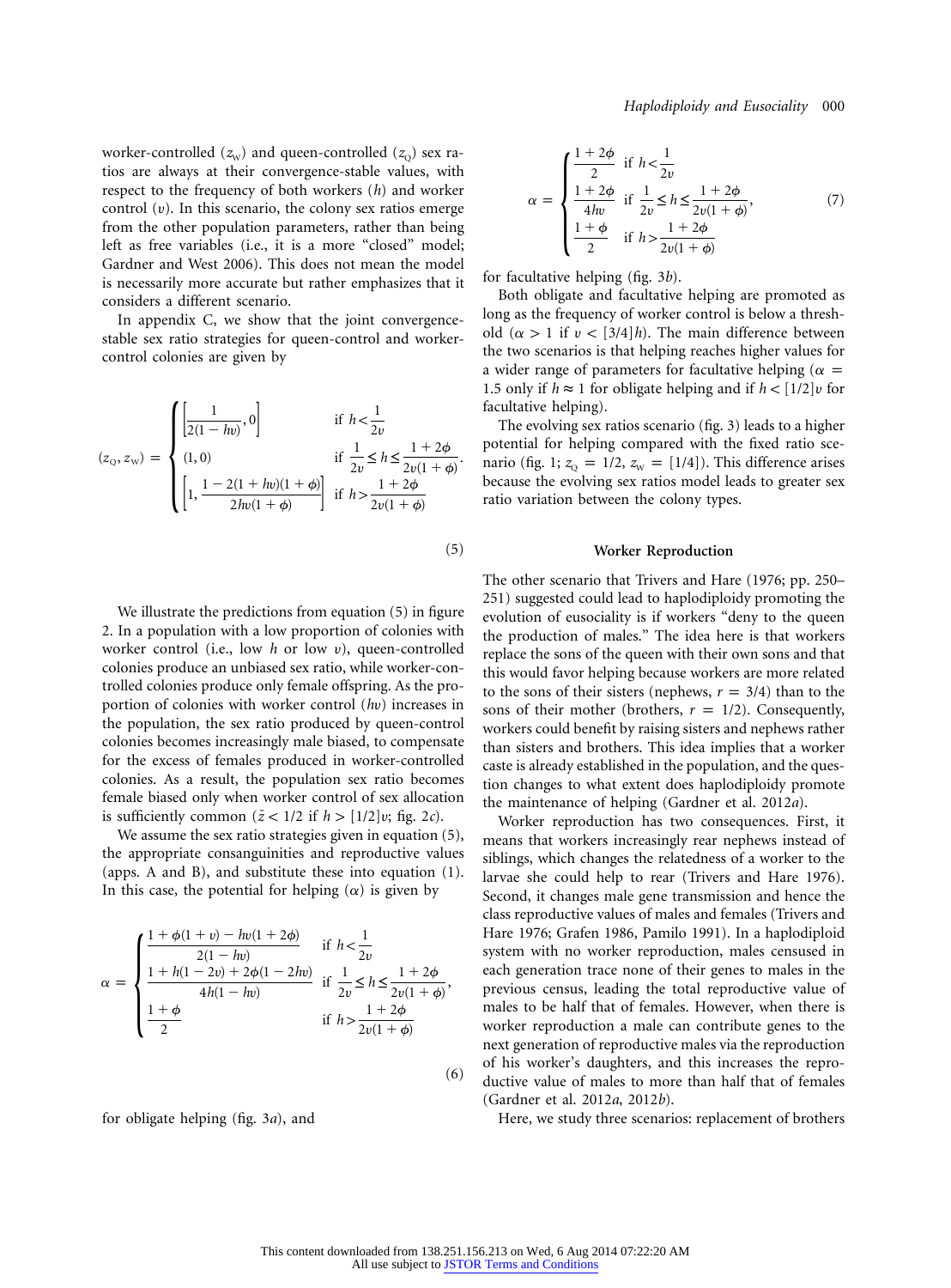

Figure 2: Worker control and the evolution of sex allocation. Shown are the predictions for the convergence sex ratio strategies, for the scenario where sex ratio strategies for queen-<br>controlled colonies and for worker-co workers control sex allocation exhibit a female-biased sex ratio. Male bias in queen-controlled colonies with the proportion of colonies where workers control the sex ratio (*h*) and with the proportion of colonies with workers (*v*). Female bias in worker-controlled colonies decreases with the same factors. The average sex ratio of queen-laid offspring becomes more female biased with the pr **Figure 2:** Worker control and the evolution of sex allocation. Shown are the predictions for the convergence sex ratio strategies, for the scenario where sex ratio strategies for queencontrolled colonies and for worker-controlled colonies evolve. Colonies where the sex allocation is controlled by the queen exhibit a male-biased sex ratio, whereas colonies where workers control sex allocation exhibit a female-biased sex ratio. Male bias in queen-controlled colonies increases with the proportion of colonies where workers control the sex ratio (*h*) and with the proportion of colonies with workers (u). Female bias in worker-controlled colonies decreases with the same factors. The average sex ratio of queen-laid offspring becomes more female biased with the proportion of worker control (u). The three panels describe when the proportion of colonies with workers approaches zero (*a*), 50% of the colonies have workers (*b*), and the proportion of colonies with workers approaches 100% (*c*).

This content downloaded from 138.251.156.213 on Wed, 6 Aug 2014 07:22:20 AM All use subject to [JSTOR Terms and Conditions](http://www.jstor.org/page/info/about/policies/terms.jsp)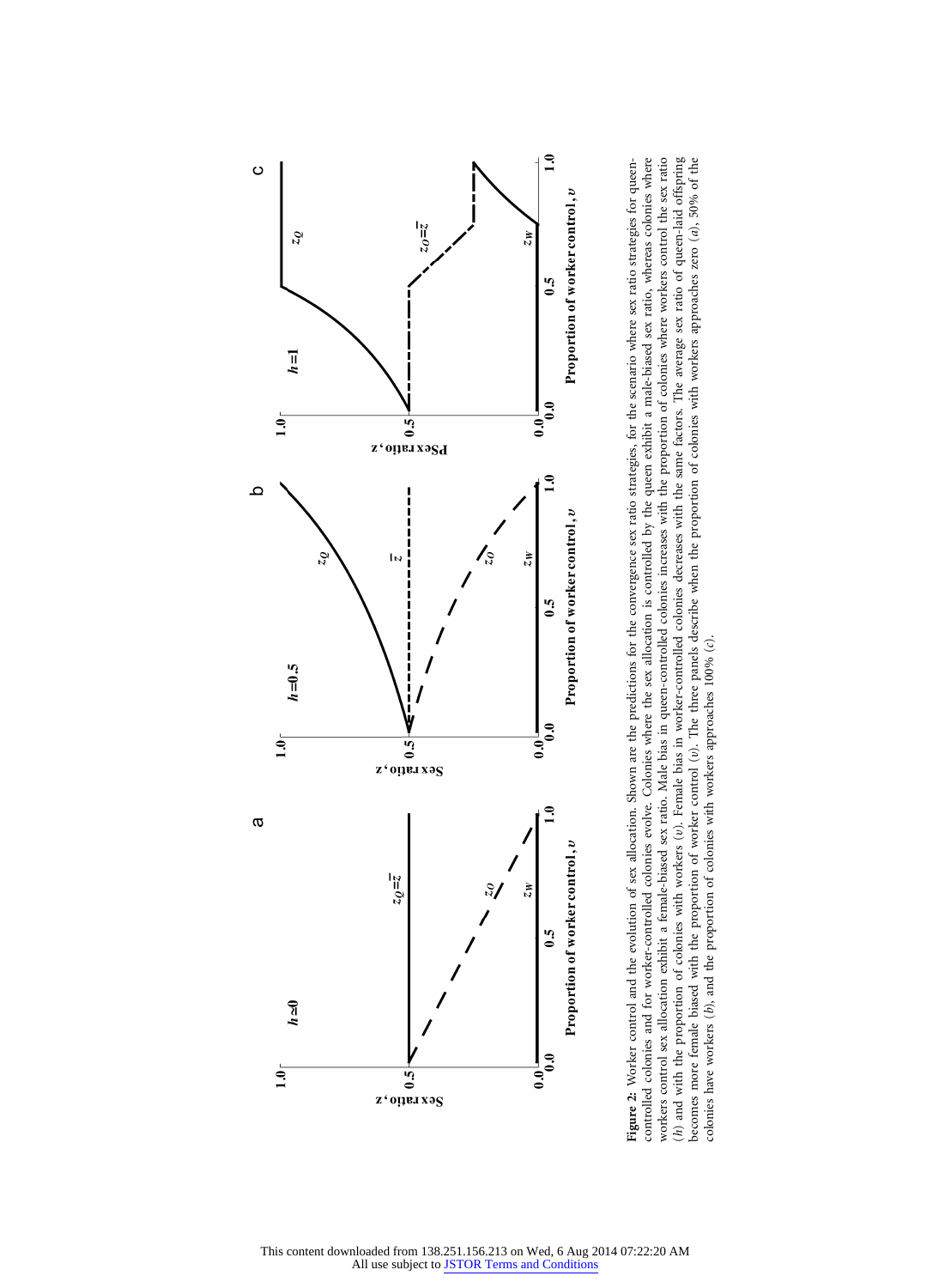

**Figure 3:** Worker control and the evolution of helping with evolving sex ratios. Shown are the predictions for the potential for helping, for the scenario where sex ratio strategies for queen-controlled colonies and for worker-controlled colonies evolve. *a*, Obligate helping as a function of sex ratio evolution: the potential for helping increases with the proportion of worker control and decreases with the proportion of colonies with workers. *b*, Facultative helping, directed only at colonies where workers control sex allocation: the potential for helping decreases with both the proportion of colonies where there are workers (*h*) and the proportion of those colonies where workers control sex allocation  $(v)$ .

with nephews, replacement of brothers and sisters with nephews, and replacement of brothers and sisters with nephews and nieces. We focus our attention on the scenario where all colonies have workers  $(h = 1)$  and workers have complete control of sex allocation ( $v = 1$ ). Also, as all colonies have workers, the potential for helping considers the decision of a focal worker faced with the option of either helping to rear *b* of the queen's offspring or produce *c* of her own offspring within the colony. We assume a large number of workers, so that the probability of a focal worker aiding her own offspring is rare. Consequently, from the perspective of a worker, the colony offspring comprises mainly siblings and nephews. More generally, any benefits of helping that accrue to the worker's own offspring can be considered as mediating the net direct effect of helping (*c*) rather than its indirect benefit (*rb*).

## *Brothers Replaced by Nephews*

We assume that workers are able to distinguish between male and female juveniles and that a fraction  $\mu$  of the queen's sons are replaced by the workers' sons. We assume that workers do not mate and are constrained to produce sons  $(z_0 = 1)$ . Thus, following equation (1), the potential for helping  $(\alpha)$  is given by  $\alpha$  =  ${z_{\text{w}}\nu_{\text{m}}[\mu p_{\text{Ne}} + (1 - \mu)p_{\text{M}}] + (1 - z_{\text{w}})\nu_{\text{f}}p_{\text{F}}}/\nu_{\text{m}}p_{\text{s}}.}$ 

*Fast Worker Revolution.* As with our spread of worker control model, we now need to make assumptions about the sex ratios produced in different colonies. If we assume that the sex ratio produced in colonies is a fixed variable  $z_{w}$ , then the potential for helping simplifies to  $\alpha = z_w(2 \mu$  + 2 $\phi$ )/2. In this case, if workers produce a female-biased sex ratio, then helping is inhibited (if  $z_w \leq 1/2$ , then  $\alpha \leq$ 1) and the potential for helping decreases with the frequency of worker replacement  $(d\alpha/d\mu \leq 0;$  fig. 4*a*).

Why is helping inhibited when workers produce sons at the expense of brothers? We are comparing, for a worker, the relative value of producing a female-biased mixture of siblings and nephews versus the production of sons. Considering the siblings and nephews, both the female-biased sex ratio and the substitution of nephews for brothers leads to an increase in relatedness to the individuals that she could be helping to raise. However, at the same time, both the overall female bias in the population sex ratio and worker reproduction (see below) lead to a relative increase in the reproductive value of males. This increase in the relative value of males is so great that sons are worth relatively more than a mixture of siblings and nephews.

Why does helping become more inhibited as the amount of worker reproduction increases? An increase of worker reproduction frequency has two consequences. First, it increases the average relatedness of potential helpers to the offspring they could be helping raise. Second, worker re-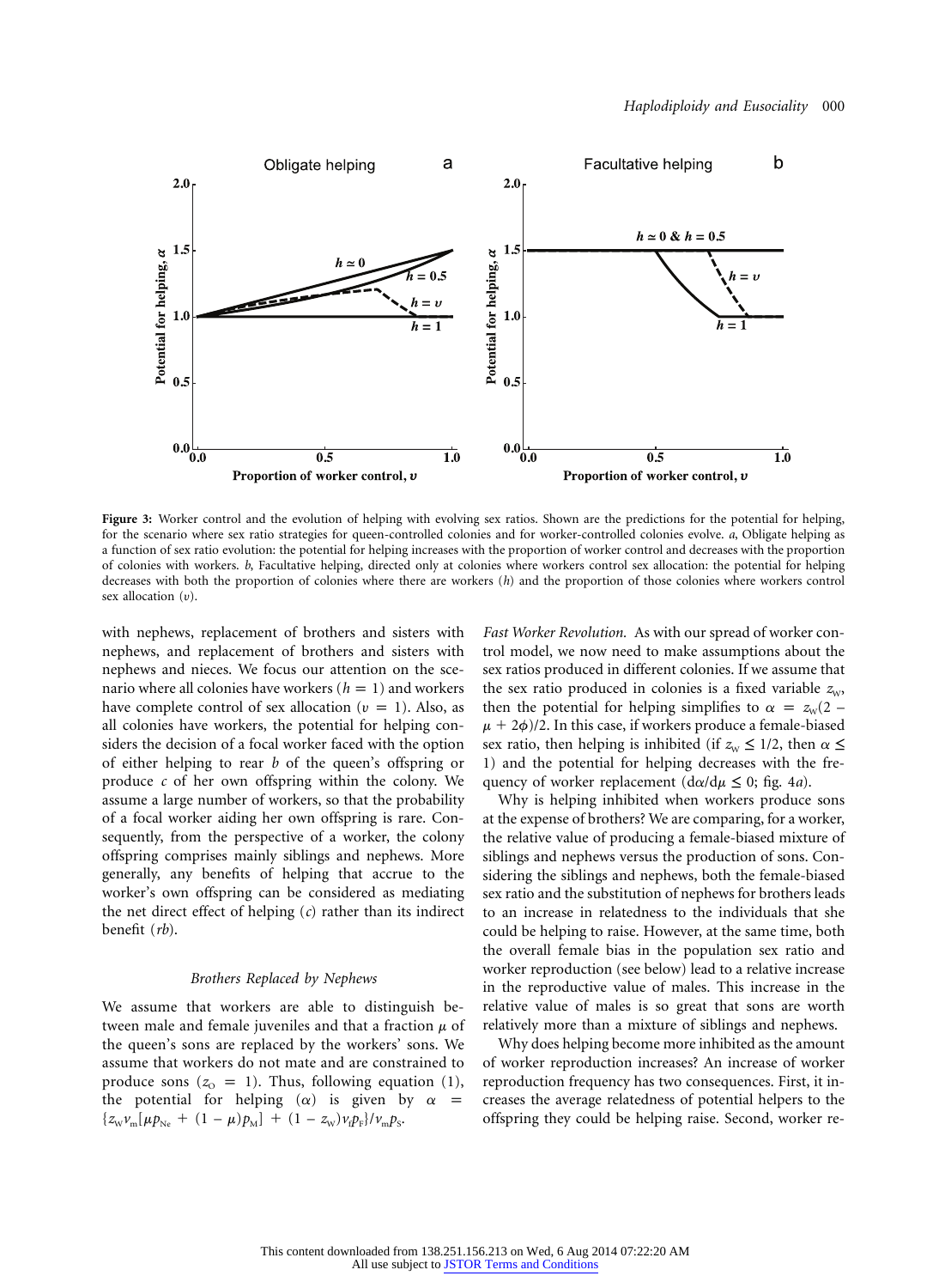

Figure 4: Worker reproduction and the evolution of helping. Shown are the predictions for the convergence sex ratio strategy, for the scenario where workers control the colony sex allocation and also produce a proportion  $\mu$  of the colony offspring. The dashed lines represent populations where colony sex ratio is fixed ( $z_{\text{av}} = 1/4$ ), whereas solid lines represent populations where the sex ratio evolves to the convergence-stable strategy. a, Workers replace nephews with sons: haplodiploidy inhibits helping in both populations with fixed and evolving sex ratios. b, Workers replace nephews and nieces with sons: as the colony sex ratio becomes male biased due to worker replacement, the value of females increases driving replace nephews and nieces with sons and daughters: as the proportion of worker reproduction increases, the relatedness of a focal worker to her colony decreases and, as a result, **Figure 4:** Worker reproduction and the evolution of helping. Shown are the predictions for the convergence sex ratio strategy, for the scenario where workers control the colony sex 1/4), whereas solid lines represent populations where the sex ratio evolves to the convergence-stable strategy. *a*, Workers replace nephews with sons: haplodiploidy inhibits helping in both populations with fixed and evolving sex ratios. *b*, Workers replace nephews and nieces with sons: as the colony sex ratio becomes male biased due to worker replacement, the value of females increases driving  $> 1$  if  $\mu$   $> 2/3$  in populations where the sex ratio evolves). *c*, Workers replace nephews and nieces with sons and daughters: as the proportion of worker reproduction increases, the relatedness of a focal worker to her colony decreases and, as a result, allocation and also produce a proportion  $\mu$  of the colony offspring. The dashed lines represent populations where colony sex ratio is fixed (*z*<sub>W</sub> Λ a  $= 1/4$ , and helping is never promoted by haplodiploidy in both populations with fixed and evolving sex ratios.  $> 1$  if  $\mu > 1/2$  in populations with fixed sex ratio at  $z_w$ helping is never promoted by haplodiploidy in both populations with fixed and evolving sex ratios. Λ a helping to be promoted by haplodiploidy (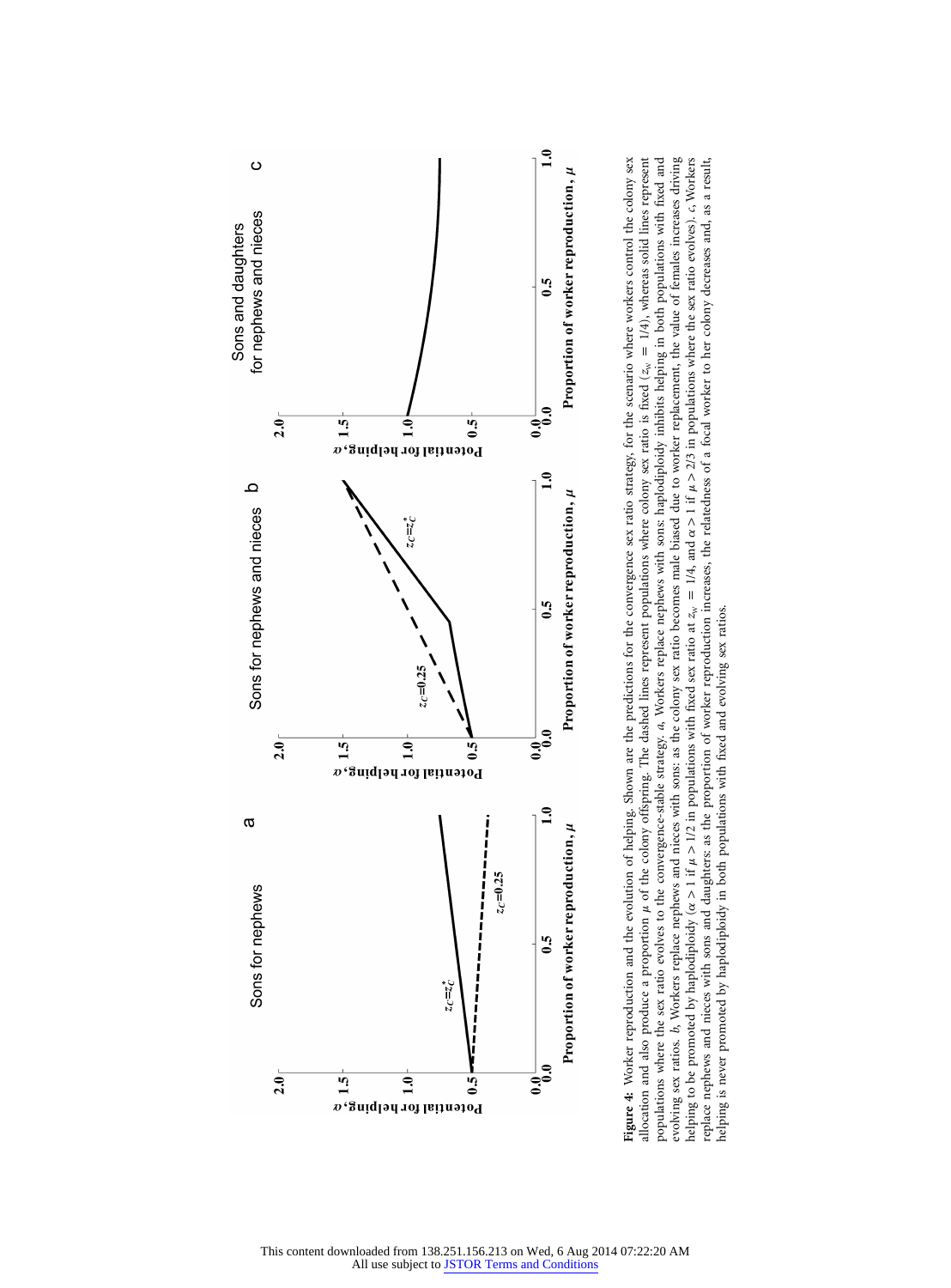production increases the reproductive value of males, which goes from  $c_m = 1/3$  when  $\mu = 0$  to  $c_m = 1/2$ , when  $\mu = 1$ . This change in reproductive value occurs because, in a haplodiploid genetic system, males transmit genes only through their daughters. Consequently, if brothers are replaced with nephews, this means that males also transmit genes to males from the next generation, through their daughters (workers), raising the reproductive value of males. Overall, this second effect is greater, and so greater levels of worker reproduction select against helping (fig. 4*a*).

*Slow Worker Revolution.* We now relax the assumption that colony sex ratios are fixed strategies and instead assume that sex ratios evolve rapidly relative to other life-history variables. More specifically, we assume that the colony sex ratio is always at its convergence-stable values, with respect to the fraction of the queen's sons that are replaced by the workers' sons  $(\mu)$ . In this case, the convergence-stable strategy for the colonies' sex ratio is given by  $z^*_{w} = [2 \mu(1-2\phi)/[2(2-\mu + 2\phi)]$  (see app. D for derivation). As the frequency of worker production  $(\mu)$  increases, this raises the relatedness between workers and the males that they could help rear, leading to a less female-biased sex ratio. In the extreme, if all male offspring were replaced by workers ( $\mu = 1$ ), workers would favor an unbiased colony sex ratio  $(z_{\text{w}}^* = 1/2)$ .

In this scenario, the potential for helping is given by  $\alpha = [2 - \mu(1 - 2\phi)]/4$ . As with fixed sex ratio strategies, a mixture of siblings and nephews is also worth less than sons, and so helping is inhibited ( $\alpha$  < 1; fig. 4*a*). However, in contrast to the situation with fixed sex ratios, the relative advantage of helping increases with the extent of worker reproduction ( $d\alpha/d\mu > 0$ ; fig. 4*a*). The reason for this is that, with evolving sex ratios, worker reproduction leads to less female-biased sex ratios, as described above. This, in turn, reduces the relative reproduction value of males, decreasing the value of sons relative to a mixture of sibling and nephews.

#### *Brothers and Sisters Replaced by Nephews*

We now relax the assumption that workers are able to discriminate between male and female eggs laid by the queen. Instead, we assume that workers replace siblings of both sexes with sons (or, equivalently, just add their sons to the brood of the queen). In this case, the colony offspring is composed of a fraction  $\mu$  of worker-derived offspring and a fraction  $1 - \mu$  of queen-derived offspring, and the potential for helping is given by  $\alpha = {\mu \nu_{\rm m} p_{\rm Ne}} +$  $(1 - \mu) [z_w v_m p_M + (1 - z_w) v_i p_F]$ }/  $v_m p_S$ . If we assume that the sex ratio produced in colonies is a fixed variable  $z_{w}$ , then the potential for helping is  $\alpha = [\mu + 2\phi\mu + 2z_{w} \times$ 

 $(1 - \mu)(1 + \phi)$ /2. In this case, the potential for helping increases with the frequency of worker reproduction  $(d\alpha/d)$  $d\mu \geq 0$ ) and decreases with an increase of the sex ratio female bias ( $d\alpha/dz_w \leq 0$ ). Thus, helping is promoted by haplodiploidy when there is a high frequency of worker reproduction and low female-bias in the sex ratio ( $\alpha > 1$ if  $\mu > [2 - 4z_{\rm w})/(3 - 4z_{\rm w})$ ; fig. 4*b*). If we assume that sex allocation is an evolving trait (see app. D, eq. [D1]), then the potential for helping is

$$
\alpha = \begin{cases} \frac{2+\mu\phi}{2+2\phi} & \text{if } \mu \le \frac{2}{3+2\phi} \\ \frac{3\mu}{2} & \text{if } \mu \le \frac{2}{3+2\phi} \end{cases} (8)
$$

In this case, helping is promoted by sufficiently high frequencies of worker replacement ( $\alpha > 1$  if  $\mu > 2/3$  and d $\alpha$ /  $d\mu \geq 0$ ; fig. 4*b*).

As with the previous scenario, and for the same reasons, we find that worker replacement generally led to an inhibition of helping ( $\alpha$  < 1). There are, however, two qualitative differences. First, in the scenario with fixed sex ratios, the potential for helping increases with the extent of worker reproduction. As worker reproduction (sons) becomes more common, the sex ratio becomes less female biased and eventually male biased. This increases the relative reproductive value of females and hence increases the relative advantage of raising siblings relative to sons. Second, when the extent of worker reproduction is sufficiently high, then helping is promoted rather than inhibited. This is because (*a*) the reproductive value of females increases, and (*b*) at very high levels of worker reproduction, workers are effectively comparing nephews versus sons, and they are more related to the former. However, the extent of worker reproduction required to give  $\alpha$  > 1 is unrealistic, because it requires that colonies raise predominantly sons of workers, and so there would be a huge advantage to raising females (i.e., for lower  $\mu$  or for workers to mate).

## *Brothers and Sisters Replaced by Nephews and Nieces*

We now relax the assumption that workers can produce only sons and examine the scenario where workers replace siblings with a mixture of sons and daughters. We assume that both queen-produced and worker-produced offspring are under worker control such that both types of offspring are produced with the same sex ratio. In the supplementary information, we show that the potential for helping is the same in the fixed and evolving sex ratio scenarios and is given by  $\alpha = \{2 - \mu + \phi [2 - \mu(1 - \mu)]\}/4$  (fig. 4*c*). If worker reproduction is very low  $\mu \approx 0$ , we recover the result from Gardner et al. (2012*a*, 2012*b*) that workers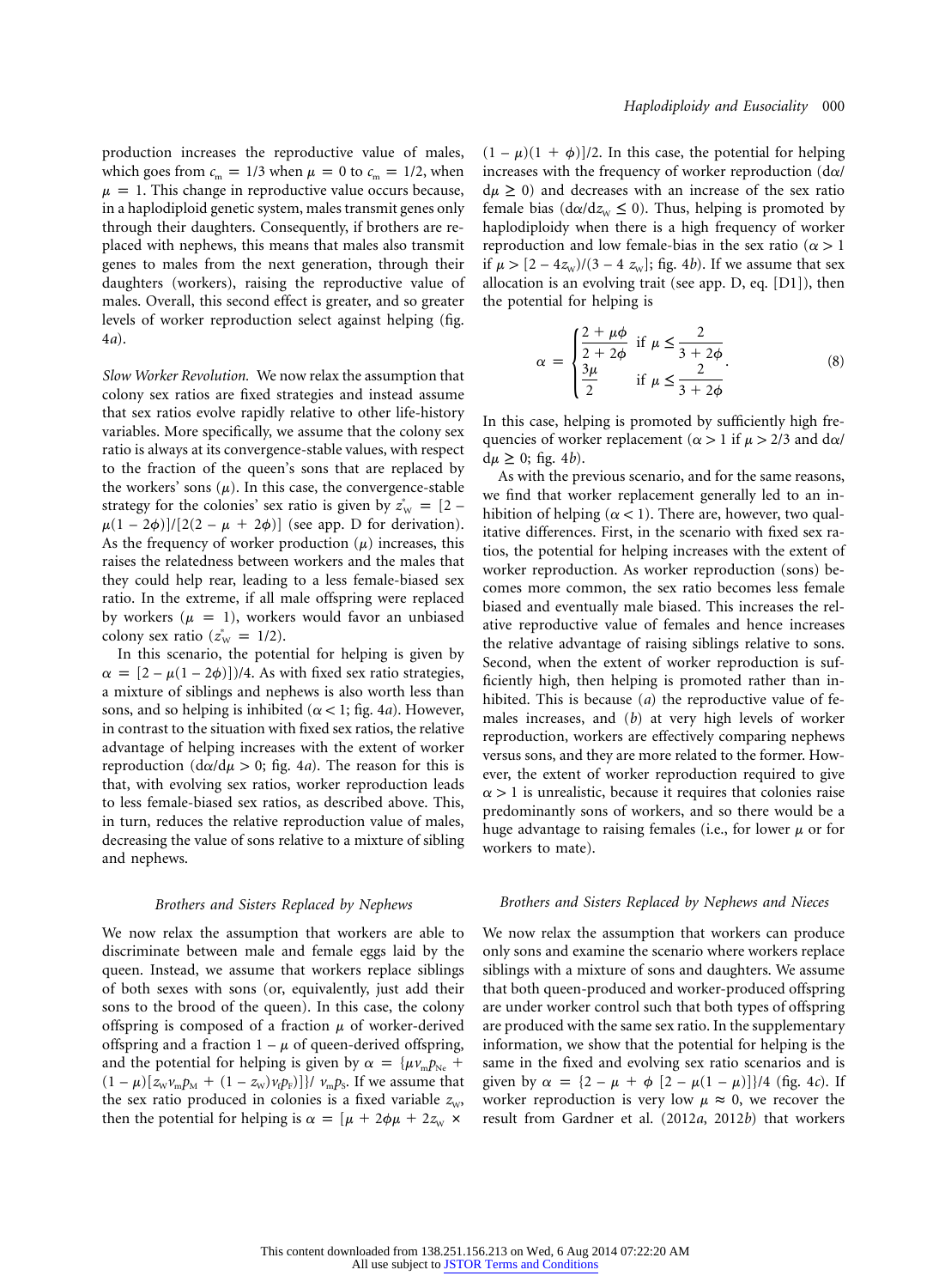value equally the colony and their own offspring and helping is not promoted or inhibited by haplodiploidy. As worker reproduction increases in the population, the potential for helping decreases due to an overall decrease in relatedness of the colony offspring to a focal worker. As a result, helping is inhibited if workers produce a proportion of the colony offspring (see app. D for derivation).

Empirical studies find rates of worker reproduction from 0% to 100%, with an average of 12% (Ratnieks et al. 2006; Wenseleers and Ratnieks 2006), which would lead to worker reproduction inhibiting helping ( $\alpha \approx 0.6$  if  $z_{\text{w}} = 1/4$ , and  $\alpha \approx 0.5$  if  $z_{\text{w}} = z_{\text{w}}^*$ ). Thus, our results suggest that the evolution of helping is not facilitated in the scenarios in which workers replace some of the queen's sons with their own sons (fig. 4*a*). Only the replacement of sons with nephews and nieces can provide the conditions for helping to be promoted (fig. 4*c*).

#### **Discussion**

We have quantified the possible role for haplodiploidy to promote the evolution of eusociality in the classic haplodiploidy hypothesis, as described by Trivers and Hare (1976). We found that (1) worker control of sex allocation can facilitate the evolution of helping, but this effect is likely to be relatively minor and only temporary (figs. 1, 3); and (2) worker reproduction does not promote the evolution of helping, because a female-biased population sex ratio leads workers to value their sons more than they value a mixture of siblings and nephews (i.e.,  $\alpha \leq 1$ ; fig. 4). Overall, our results suggest that haplodiploidy is unlikely to have played a major role in facilitating the evolution of eusociality in such scenarios.

### *Worker Control*

We found that worker control of sex allocation can facilitate the evolution of helping but that this is appreciable only when the proportion of worker-controlled colonies (*h*u) is low (figs. 1 and 3). This means that the spread of worker control would negate any facilitation of helping. The proportion of colonies harboring workers (*h*) and the proportion of such colonies in which the workers have seized control of sex allocation  $(v)$  are unlikely to both be small, as selection for worker control of sex allocation can occur only when some individuals are acting as workers. Consequently, the scenario where haplodiploidy could have the greatest influence (low *h* and low u) is unlikely to occur. Overall, as worker control spreads, the benefit to helping will initially be small (low  $v$ , medium to high  $h$ ), and then disappear (high  $v$ , high  $h$ ).

As suggested by Trivers and Hare (1976), we found that facultative helping, occurring only in colonies with worker

control of sex allocation, is more strongly promoted than is helping that occurs in all colonies that contain workers (cf. figs. 1, 3). However, this link between sex allocation and helping would require one of two further assumptions, both of which limit its importance. First, workers could conditionally adjust their behavior depending on the type of colony in which they find themselves. Even if workers could assess their colony type, this would only facilitate the evolution of facultative helping behaviors and not obligate traits such as sterility, which are the hallmark of eusociality (Crespi and Yanega 1995; Boomsma 2009). Second, the helping and sex allocation behaviors of workers might be genetically linked. There is no reason to expect genetic linkage to be common across these traits, let alone that this should be the norm. Moreover, in this scenario helping is favored transitively, as the potential for helping  $(\alpha)$  decreases with an increase of the frequencies of colonies with workers and worker control.

# *Productivity and Sex Ratio Control*

Haplodiploidy and worker control of sex allocation are much less likely to facilitate the evolution of helping than suggested by our results (figs. 1, 3). First, we have assumed that any differences in productivity between colonies with and without workers are negligible. However, potential helpers would only be selected to stay and help if this led to an increase in colony productivity. While this productivity benefit promotes the evolution of helping, in both diploids and haplodiploids, it also reduces the effective variance in sex-allocation strategies in the population, which reduces the extent to which haplodiploidy promotes helping (Gardner et al. 2012*a*). Second, we have assumed that the sex ratio among worker-derived offspring is constrained, owing either to the absence of worker mating (such that workers produce only sons) or else to interference from other workers (such that their offspring have the same sex ratio as the queen's offspring). Worker control of sex allocation leads to a female bias at the population level, which increases the reproductive value of males. Consequently, if workers are more likely to be able to rear sons, then this would be favored over rearing a female-biased mixture of siblings (i.e., helping is inhibited rather than facilitated; see when  $\mu = 0$  in fig. 4*b*). This could be a result of workers being unmated or less likely to obtain helpers, which might occur if they were breeding later in a season.

Third, we have implicitly assumed that there can be substantial differences between individuals in the extent to which they control and adjust sex allocation and the extent to which this could be linked with helping behavior. For example, some colonies are under complete worker control, while other colonies are under complete queen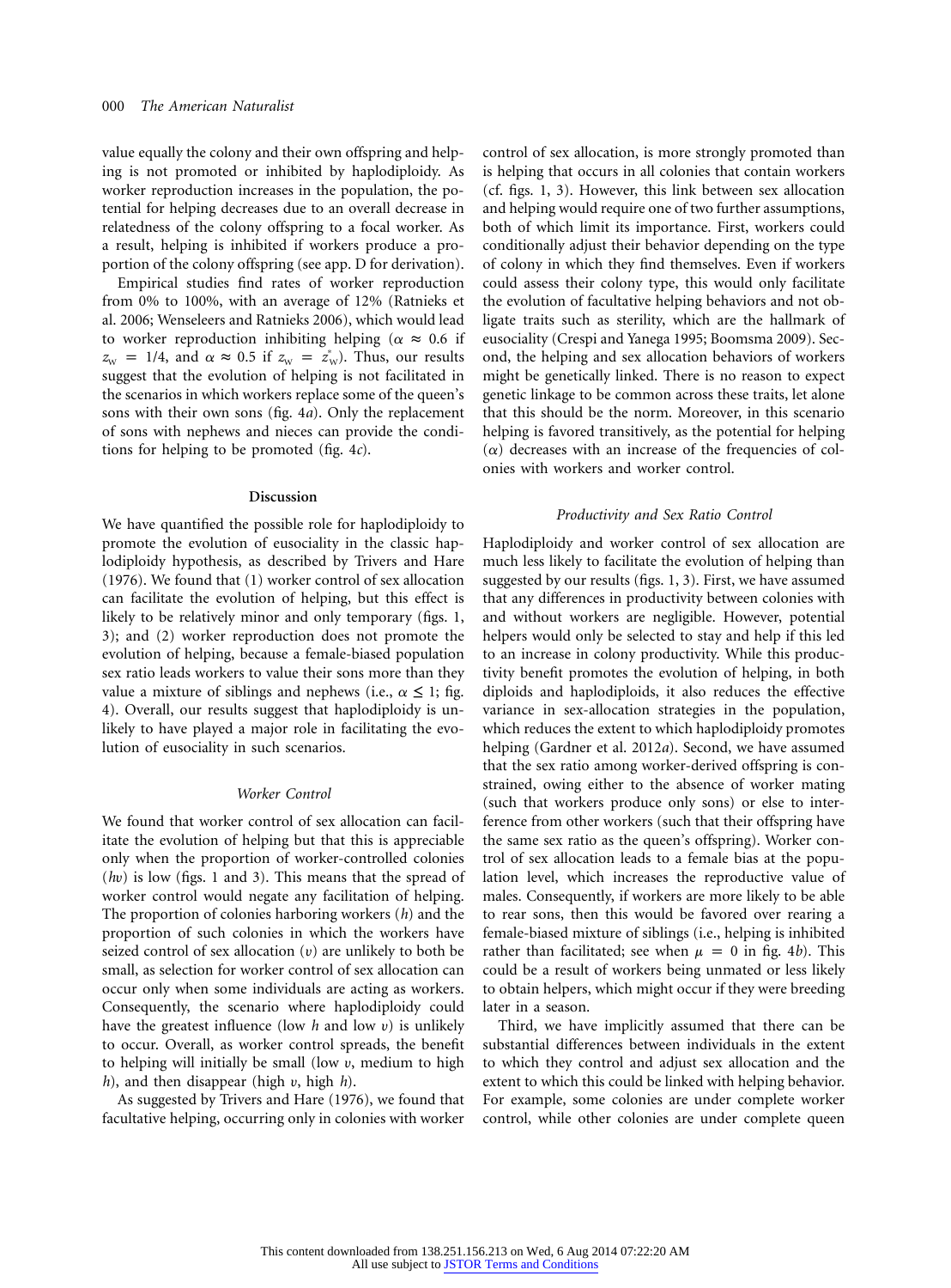control. However, almost all quantitative traits that have been studied, including the sex ratio behavior of a wasp, have been to shown to be underpinned by many loci, each having a small effect (Lynch and Walsh 1998; Pannebakker et al 2008). In this case, we would expect relatively small differences, leading to smaller sex ratio differences between colonies and hence a lower potential for helping. For example, the spread of worker evolution would involve a more gradual change across all colonies from 50% to 75% females, rather than colonies that produce 50% females being replaced by colonies that produce 75% females. This means that split sex ratios would not really occur, and so haplodiploidy would not promote helping (if  $z_0 \approx z_w$ , then  $\alpha \approx 1$ ). While there is no empirical evidence for a mixture of worker and queen control leading to substantially split sex ratios, it could be due to either this not occurring or it being a transient phenomenon.

#### *Dynamical Assumptions*

There are two important limitations to our analyses. First, we use a separation of timescales, assuming that worker evolution and/or worker reproduction evolve much faster or much slower than sex allocation (Otto and Day 2011; Rousset 2004, 2006). This allows us to focus on relatively static scenarios, where we analyze the influence of different factors separately (open model; Gardner and West 2006). In reality, parameters such as the frequency of workers (*h*), the extent to which workers control sex allocation (*v*), and the different sex allocation strategies  $(z_0, z_0, \bar{z})$  could vary between individuals or coevolve over a similar timescale to the evolution of worker altruistic helping. Furthermore, the way in which these traits coevolve could depend on the distribution of alleles in the population for particular traits or genetic associations between traits, which could lead to dynamic models giving different predictions from equilibrium models (Gardner et al 2007). Second, our model parameters lack an explicit mechanistic underpinning. Mechanistic models could lead to parameters taking particular forms and being associated in specific ways. The general issue here, with both limitations, is that models developed and analyzed using different approaches, such as more mechanistic individual-based simulations, could make different predictions.

We chose an inclusive fitness approach because (*a*) we lack sufficient biological knowledge to make more explicit mechanistic models—although we could make more precise assumptions, they would not necessarily be valid; (*b*) the evolution of eusociality represents a major, long-term, open-ended transition in which multiple traits coevolve in a coordinated way to give rise to a new level of biological organization and so is less amenable to a closed-model approach; and (*c*) we wanted to develop models that could

provide a relatively general overview, relevant to the range of biological scenarios under which eusociality has evolved. Consequently, rather than calculate an equilibrium level of altruism for a single specific scenario, which would require that we make assumptions about what the costs and benefits of altruism are, we quantified the threshold cost/benefit ratio at which altruism would be favored. Nonetheless, we stress that if certain scenarios can be shown to be especially relevant, it would be extremely useful to analyze them with a more mechanistic, closedmodel approach.

Could haplodiploidy be important, even when it leads to the potential for helping  $(\alpha)$  being only slightly greater than 1.0? Assume that there are two species, one diploid and one haplodiploid, for which the costs and benefits of helping are the same. Now imagine that the diploid species has a potential for helping of 1 and the haplodiploid species has a potential for helping of 1.05, on account of the haplodiploidy effect. Then, if  $c/b < 1.00$ , helping will be favored in both species, and if  $c/b > 1.05$ , helping will be disfavored in both species. It is only within the narrow margin  $1.00 < c/b < 1.05$  that helping is disfavored under diploidy but favored under haplodiploidy. An ideal measure of the haplodiploidy effect is the proportion of all species that find themselves in that narrow zone. However, in the absence of comprehensive data (or an explicit model) that would allow us to assess the scatter of *c*/*b* values across all species, pragmatism forces us to rely on  $\alpha$  as a proxy of the haplodiploidy effect. An effect of 5% strikes us as quite weak, considering the dramatic effect that other factors—such as monogamy versus multiple mating—has on the potential for helping (Gardner et al 2012).

### *Conclusions*

Our results suggest that worker control of sex allocation and worker reproduction are unlikely to have led to haplodiploidy appreciably facilitating the evolution of eusociality. We have previously argued that the other mechanisms for split sex ratios, suggested since Trivers and Hare's (1976) article, are unlikely to have played a major role in promoting the evolution of helping (Gardner et al. 2012*a*, 2012*b*; Alpedrinha et al. 2013). Consequently, while Trivers and Hare's (1976) predictions about sex ratio conflict in the social insects have led to one of the most productive areas of social evolution (West 2009), they do not succeed in rescuing the haplodiploidy hypothesis for the evolution of eusociality. While haplodiploidy could mediate the evolution of eusociality for other reasons not connected with the inflated relatedness of full sisters (Stubblefield and Charnov 1986; Wade 2001; Lehmann et al. 2008; Frohmage and Kokko 2011; Johnstone et al. 2011; Gardner 2012;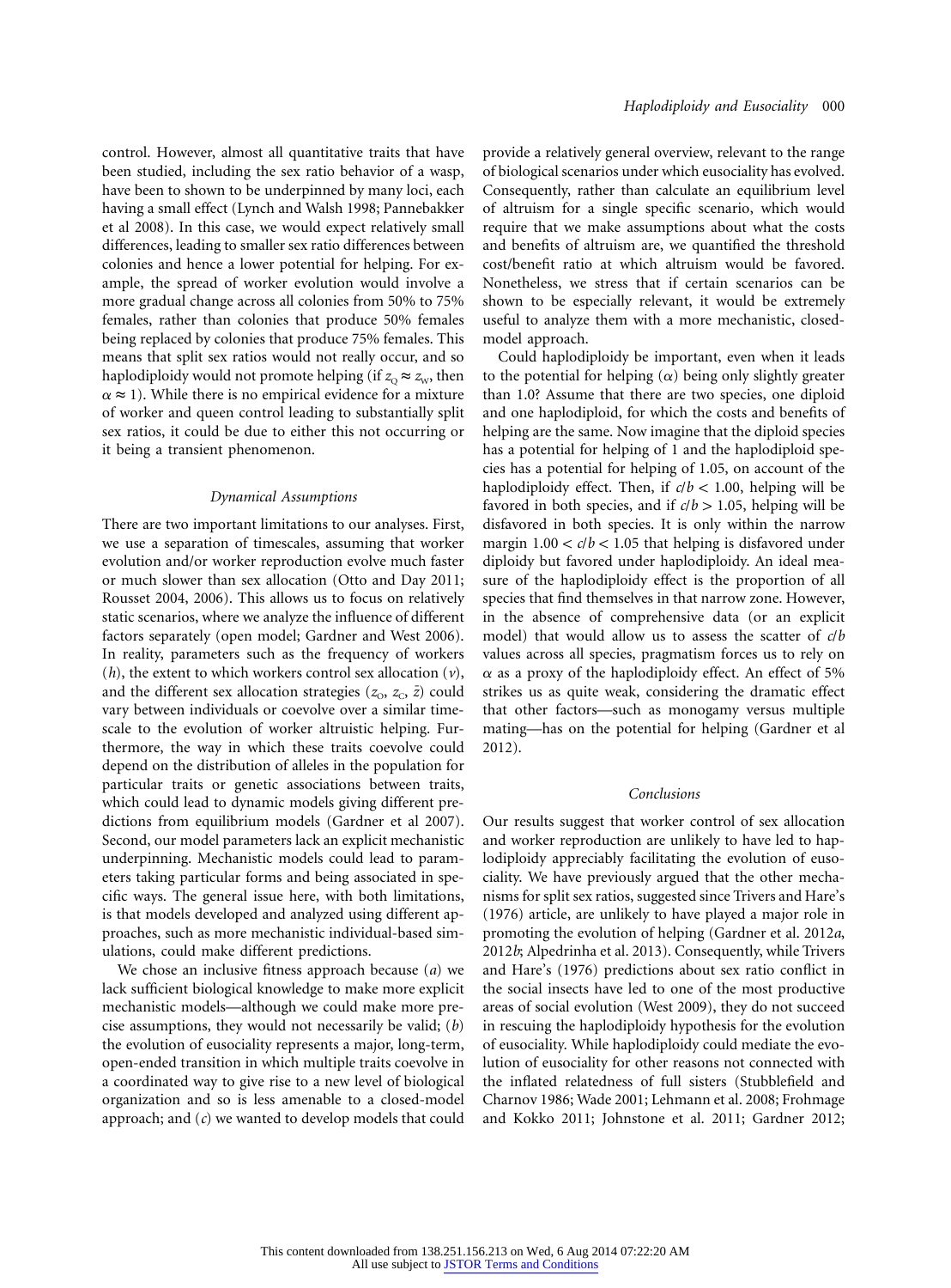# 000 *The American Naturalist*

Gardner and Ross 2013), the empirical evidence suggests that the distribution of eusociality is better explained by other aspects of biology, such as lifetime monogamy (Boomsma 2007, 2009, 2013; Hughes et al. 2008). Similarly, the sex ratio of helpers appears to be determined by ecology and not whether a species is diploid or haplodip-Craig, R. 1979. Parental manipulation, kin selection, and the evoloid (Ross et al. 2013; Davies and Gardner 2014). More generally, these results highlight the distinction between. $\rightarrow$ inclusive fitness theory, with its application across the entire tree of life (Bourke 2011; Davies et al. 2012), versus the haplodiploidy hypothesis per se.

# **Acknowledgments**

This article was inspired by numerous fruitful discussions with R. Trivers. We thank K. Boomsma, A. Grafen, I. Pen, R. Trivers, and F. Weissing for discussion and comments and Balliol College, the Europeean Research Council, the Leverhulme Trust, the Royal Society, and the PhD Program in Computational Biology (PDBC) of the Gulbenkian Institute of Science (IGC)/Foundation for Science and Technology (FCT; SFRH/BD/33206/2007) for funding.

#### **Literature Cited**

- $\rightarrow$  Abugov, R. 1981. Non-linear benefits and the evolution of eusociality in the Hymenoptera. Journal of Theoretical Biology 88:733–742.
- Alpedrinha J., S. A. West, and A. Gardner. 2013. Haplodiploidy and the evolution of eusociality: worker reproduction. American Naturalist 182:421–438.
- Andersson, M. 1984. The evolution of eusociality. Annual Review of Ecology and Systematics 15:165–189.
- Boomsma, J. J. 2007. Kin selection versus sexual selection: why the ends do not meet. Current Biology 17:R673–R683.
- -. 2009. Lifetime monogamy and the evolution of eusociality. Philosophical Transactions of the Royal Society B: Biological Sciences 364:3191–3207.
- 2013. Beyond promiscuity: mate-choice commitments in social breeding. Philosophical Transactions of the Royal Society B: Biological Sciences 368:20120050.
- Boomsma, J. J., and A. Grafen. 1990. Intraspecific variation in ant sex ratios and the Trivers-Hare hypothesis. Evolution 44:1026– 1034.
- -. 1991. Colony-level sex-ratio selection in the eusocial Hymenoptera. Journal of Evolutionary Biology 4:383–407.
- Boomsma, J. J., M. Beekman, C. K. Cornwallis, A. S. Griffin, L. Holman, W. O. H. Hughes, L. Keller, B . Oldroyd, and F. L. W. Ratnieks. 2011. Only full-sibling families evolved eusociality. Nature 471:E4–E5.
	- Bourke, A. F. G. 2011. Principles of social evolution. Oxford University Press, Oxford.
	- Bulmer, M. 1994. Theoretical evolutionary ecology. Sinauer, Sunderland, MA.

Charlesworth, B. 1980. Models of kin selection. Pages 11–26 *in* H.

Markl, ed. Evolution of social behavior: hypotheses and empirical tests. Chemie, Weinheim.

- Charnov, E. L. 1978. Sex ratio selection in eusocial hymenoptera. American Naturalist 112:317–326.
- 1982. The theory of sex allocation. Princeton University Press, Princeton, NJ.
- lution of altruism. Evolution 33:319–334.
- Crespi, B. J., and D. Yanega. 1995. The definition of eusociality. Behavioral Ecology 6:109–115.
- Crozier R. H. 2008. Advanced eusociality, kin selection and male haploidy. Australian Journal of Entomology 47:2–8.
- Crozier, R. H., and P. Pamilo. 1993. Sex allocation in social insects: problems in prediction and estimation. Pages 369–383 *in* D. L. Wrensch and M. A. Ebbert, eds. Evolution and diversity of sex ratio in insects and mites. Chapman & Hall, New York.
- Davies, N. G., and A. Gardner. 2014. Evolution of paternal care in diploid and haplodiploid populations. Journal of Evolutionary Biology 27:1012–1019.
	- Davies, N. B., J. R. Krebs, and S. A. West. 2012. An introduction to behavioural ecology. 4th ed. Blackwell Scientific, Oxford.
	- Eshel, I., and U. Motro. 1981. Kin selection and strong evolutionary stability of mutual help. Theoretical Population Biology 19:420– 433.
	- Fisher, R. A. 1930. The genetical theory of natural selection. Clarendon, Oxford.
- Frank, S. A. 1997. Multivariate analysis of correlated selection and kin selection, with an ESS maximization method. Journal of Theoretical Biology 189:307–316.
	- -. 1998. Foundations of social evolution. Princeton University Press, Princeton, NJ.
	- Fromhage, L., and H. Kokko. 2011. Monogamy and haplodiploidy act in synergy to promote the evolution of eusociality. Nature Communications 2:397. doi:10.1038/ncomms1410.
	- Gardner, A. 2012. Evolution of maternal care in diploid and haplodiploid populations. Journal of Evolutionary Biology 25:1479– 1486.
- Gardner, A., J. Alpedrinha, and S. A. West. 2012*a*. Haplodiploidy and the evolution of eusociality: split sex ratios. American Naturalist 179:240–256.
	- . 2012*b*. Haplodiploidy and the evolution of eusociality: split sex ratios—correction. American Naturalist 179:554–555.
	- Gardner, A., and L. Ross. 2013. Haplodiploidy, sex-ratio adjustment and eusociality. American Naturalist 181:E60–E67.
	- Gardner, A., and S. A. West. 2006. Demography, altruism, and the benefits of budding. Journal of Evolutionary Biology 19:1707– 1716.
- Gardner, A., West, S. A., and N. H. Barton. 2007. The relation between multilocus population genetics and social evolution theory. American Naturalist 169:207–226.
	- Grafen, A. 1985. A geometric view of relatedness. Oxford Surveys in Evolutionary Biology 2:28–90
		- 1986. Split sex ratios and the evolutionary origins of eusociality. Journal of Theoretical Biology 122:95–121.
	- -. 2006. A theory of Fisher's reproductive value. Journal of Mathematical Biology 53:15–60.
- $\rightarrow$  Hamilton, W. D. 1964. The genetical evolution of social behaviour, I and II. Journal of Theoretical Biology 7:1–52.
	- ———. 1970. Selfish and spiteful behaviour in an evolutionary model. Nature 228:1218–1220.